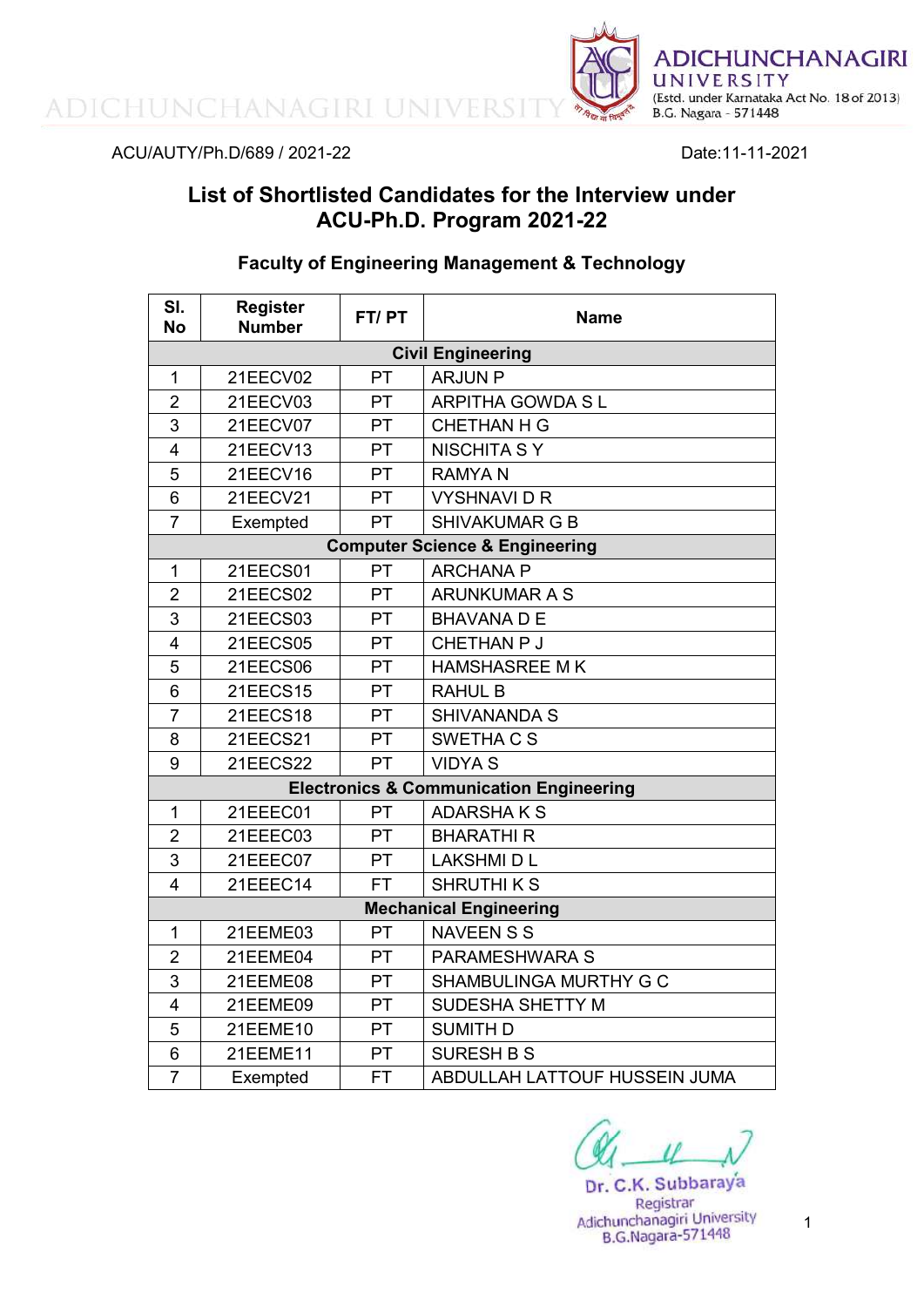

### **Faculty of Health Sciences – Medical**

| SI.<br><b>No</b>                          | <b>Register</b><br><b>Number</b> | FT/PT                      | <b>Name</b>            |  |  |  |
|-------------------------------------------|----------------------------------|----------------------------|------------------------|--|--|--|
|                                           | Anatomy                          |                            |                        |  |  |  |
| 1                                         | 21EMAN02                         | <b>PT</b>                  | <b>SHARMADHAKL</b>     |  |  |  |
| $\mathcal{P}$                             | 21EMAN03                         | PT                         | THEJESWARI.H.G.        |  |  |  |
| <b>Medical Biochemistry</b>               |                                  |                            |                        |  |  |  |
| 1                                         | 21EMMB01                         | <b>JOHNSI PRIYA</b><br>FT. |                        |  |  |  |
| <b>Forensic Medicine &amp; Toxicology</b> |                                  |                            |                        |  |  |  |
| 1                                         | 21EMFM01                         | PT                         | SOMASHEKAR C           |  |  |  |
| 2                                         | 21EMFM02                         | PT.                        | <b>VIJAY KUMAR A G</b> |  |  |  |
| <b>Pathology</b>                          |                                  |                            |                        |  |  |  |
|                                           | 21EMPT01                         | PT                         | <b>KUSUMA KN</b>       |  |  |  |

### **Faculty of Health Sciences – Pharmacy**

| SI.<br><b>No</b>                | <b>Register</b><br><b>Number</b> | FT/PT     | <b>Name</b>                              |  |
|---------------------------------|----------------------------------|-----------|------------------------------------------|--|
| <b>Pharmaceutical Analysis</b>  |                                  |           |                                          |  |
| $\overline{1}$                  | 21EPPA01                         | <b>PT</b> | <b>MORLA SIVA PRASAD</b>                 |  |
| $\overline{2}$                  | 21EPPA02                         | <b>PT</b> | N LAVANYA                                |  |
| <b>Pharmaceutical Chemistry</b> |                                  |           |                                          |  |
| 1                               | 21EPPC03                         | <b>PT</b> | <b>PRAMOD BHASKAR KUMAR</b>              |  |
|                                 |                                  |           | <b>Pharmaceutical Regulatory Affairs</b> |  |
| 1                               | 21EPPR01                         | <b>FT</b> | <b>VENUGOPAL N</b>                       |  |
|                                 |                                  |           | <b>Pharmaceutics</b>                     |  |
| 1                               | 21EPPT01                         | <b>PT</b> | <b>GOLLA SIVA KRISHNA</b>                |  |
| $\overline{2}$                  | 21EPPT02                         | <b>PT</b> | <b>JAYADEV N HIREMATH</b>                |  |
| 3                               | 21EPPT04                         | <b>PT</b> | <b>SOURAV TRIBEDI</b>                    |  |
| $\overline{4}$                  | Exempted                         | PT        | A RAMKUMAR                               |  |
| 5                               | Exempted                         | <b>FT</b> | MAGED MOHAMMED ABDO MOHSEN               |  |
|                                 |                                  |           | Pharmacognosy                            |  |
| 1                               | 21EPPG02                         | <b>PT</b> | <b>RAJENDRA PRASAD M R</b>               |  |
| $\overline{2}$                  | Exempted                         | PT        | <b>AMOGHA G R</b>                        |  |
|                                 |                                  |           | Pharmacology                             |  |
| 1                               | 21EPPL06                         | <b>PT</b> | <b>PAMISETTY LIKITHASREE</b>             |  |
| $\overline{2}$                  | 21EPPL07                         | <b>FT</b> | POOJA RC                                 |  |
| 3                               | 21EPPL08                         | PT        | PRANAV NAYAK B                           |  |
| $\overline{\mathcal{A}}$        | Exempted                         | PT        | <b>VINAY N BASAVANAKATTI</b>             |  |
|                                 |                                  |           | <b>Pharmacy Practice</b>                 |  |
| 1                               | 21EPPP03                         | <b>PT</b> | <b>SHAILESH YADAV</b>                    |  |
| $\overline{2}$                  | 21EPPP04                         | FT.       | <b>GIRISH GOWDA A</b>                    |  |
| 3                               | Exempted                         | <b>FT</b> | <b>UMESH YADAV</b>                       |  |

 $\mathcal{M}$  -X

Dr. C.K. Subbaraya<br>Registrar<br>Adichunchanagiri University **B.G.Nagara-571448**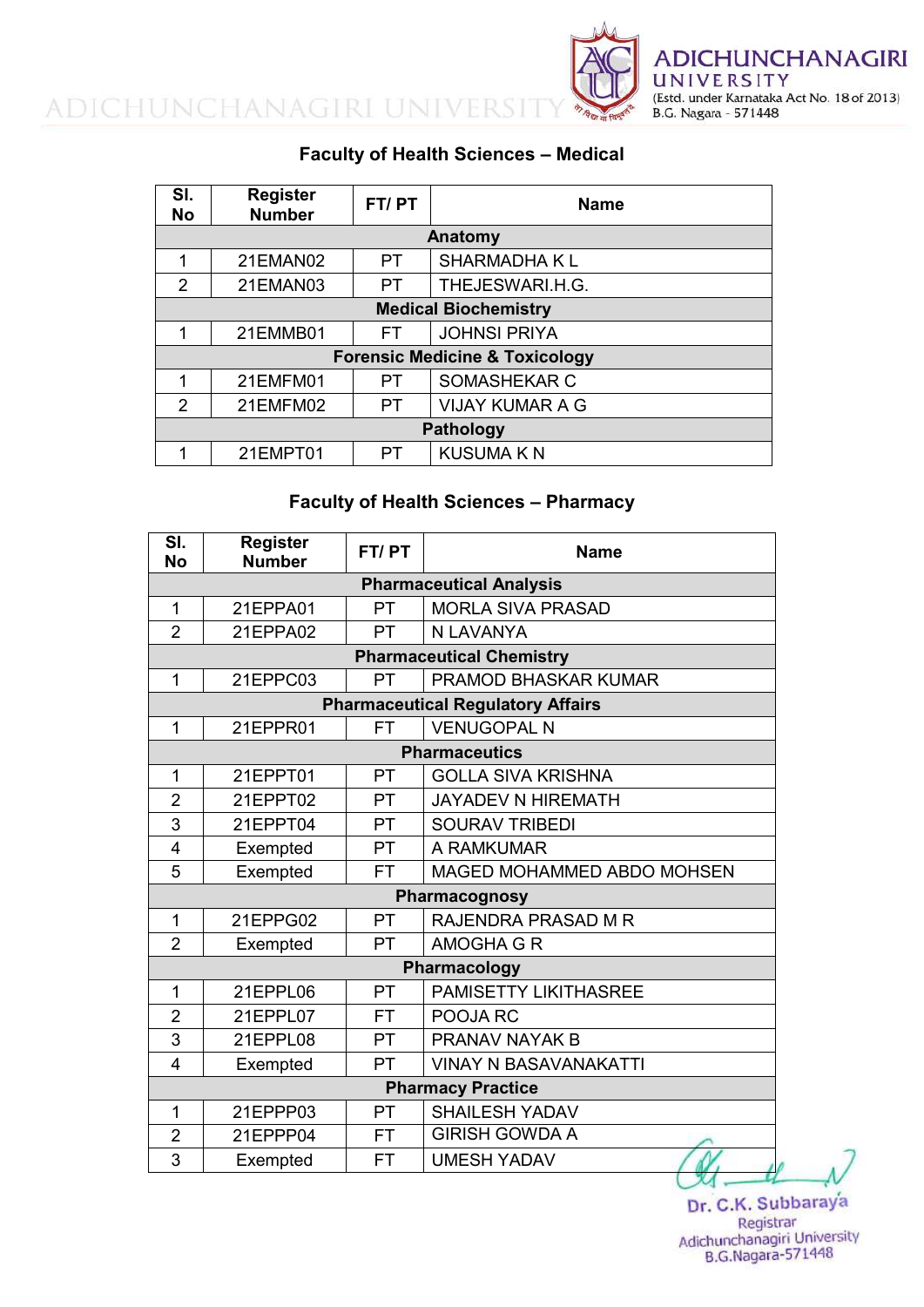

### **Faculty of Natural Sciences**

| SI.<br><b>No</b>                         | <b>Register</b><br><b>Number</b> | FT/PT     | <b>Name</b>                           |  |
|------------------------------------------|----------------------------------|-----------|---------------------------------------|--|
| <b>Biochemistry</b>                      |                                  |           |                                       |  |
| 1                                        | 21ENBC01                         | FT.       | <b>MOHAN KRISHNA G K</b>              |  |
|                                          | <b>Chemistry</b>                 |           |                                       |  |
| 1                                        | 21ENCH02                         | FT.       | AJEYA K P                             |  |
| 2                                        | 21ENCH03                         | FT.       | <b>RAKSHITHA</b>                      |  |
| <b>Library &amp; Information Science</b> |                                  |           |                                       |  |
| 1                                        | Exempted                         | PT        | <b>CHIDANANDA M</b>                   |  |
| $\overline{2}$                           | Exempted                         | PT        | P. S. MANJUNATHA                      |  |
| 3                                        | Exempted                         | PT        | <b>SHILPA P</b>                       |  |
| 4                                        | Exempted                         | <b>PT</b> | <b>SUMANGALA DEVI P</b>               |  |
| <b>Molecular Biology</b>                 |                                  |           |                                       |  |
| 1                                        | 21ENML03                         | <b>FT</b> | <b>MAMATHA SK</b>                     |  |
| 2                                        | 21ENML04                         | <b>FT</b> | PRIYADARSHINI A N                     |  |
| <b>Nanoscience</b>                       |                                  |           |                                       |  |
| 1                                        | Exempted                         | FT        | <b>TASNEEM AHMED ABDULLAH MAHYOUB</b> |  |

#### **Faculty of Humanities and Social Sciences**

| SI.<br><b>No</b> | <b>Register</b><br><b>Number</b> | FT/PT | Name                 |  |
|------------------|----------------------------------|-------|----------------------|--|
| <b>Education</b> |                                  |       |                      |  |
|                  | 21EEED01                         | FТ    | <b>VINOBHADN</b>     |  |
|                  | Exempted                         | PТ    | <b>LOKESHKUMAR V</b> |  |

#### **Note:**

- 1. In view of new PhD regulations from INC, the results of all the candidates applied under the faculty of Nursing and Allied Health Sciences are withheld for further clarifications.
- 2. The interview will be held on the following days:

| Date       | Day      | <b>Timings</b>                               | Faculty                                |
|------------|----------|----------------------------------------------|----------------------------------------|
| 19.11.2021 | Friday   | <b>Morning Session</b><br>9:00 AM Onwards    | Engineering Management &<br>Technology |
|            |          | <b>Afternoon Session</b><br>01:00 PM Onwards | Health Sciences - Pharmacy             |
|            | Saturday |                                              | Health Sciences - Medical              |
| 20.11.2021 |          | <b>Morning Session</b><br>9:00 AM Onwards    | <b>Natural Sciences</b>                |
|            |          |                                              | <b>Humanities and Social Sciences</b>  |

Dr. C.K. Subbaraya Registrar Adichunchanagiri University **B.G.Nagara-571448** 

3